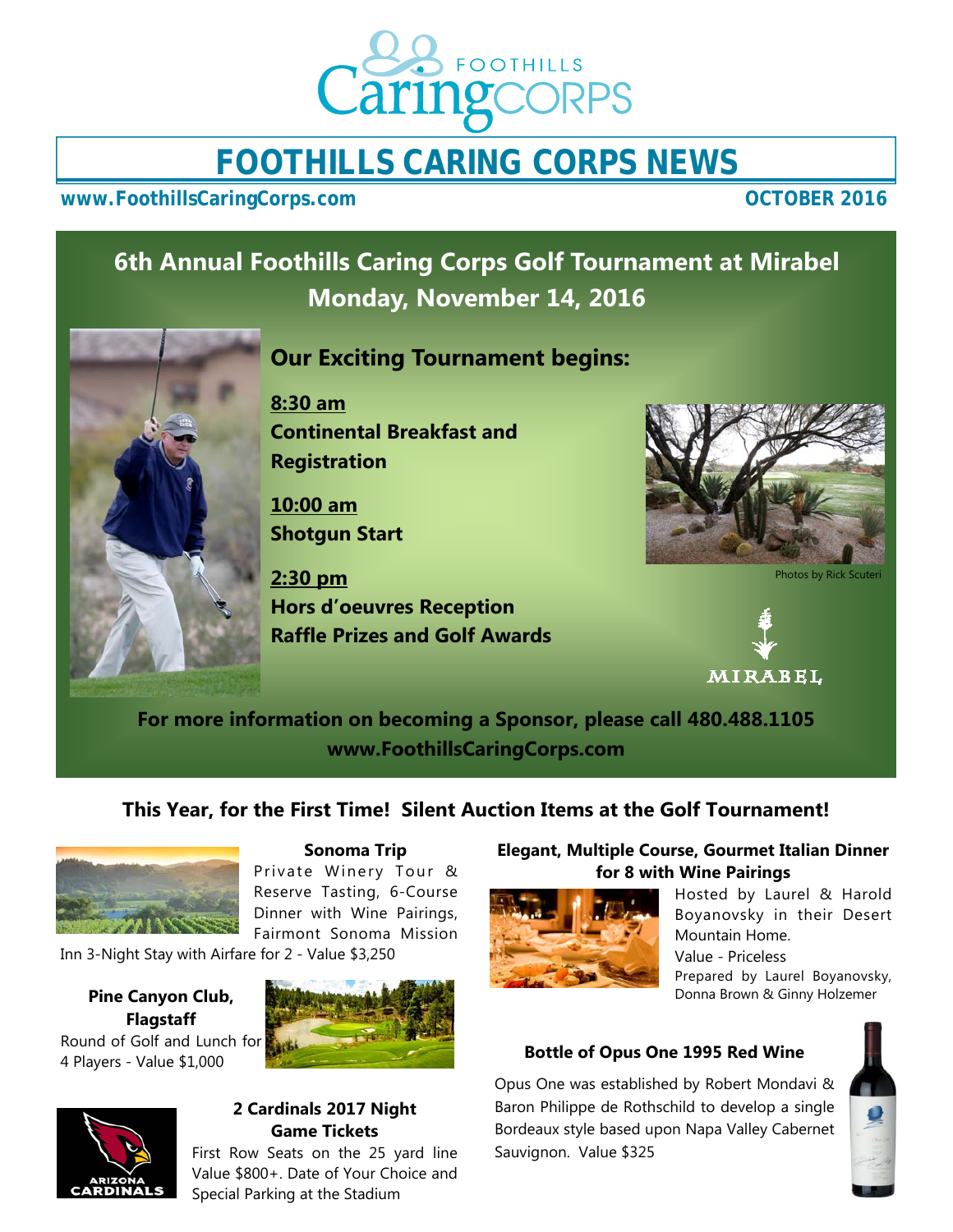# **Tips to Help Prevent Falls!**



September was Fall Prevention month. We hope you are all thinking about your balance and finding ways to maintain your mobility. Statistics about falls remind us to keep active, navigate our environment and know it is never too late or too early to begin exercises that will help us improve our balance.

#### **Tips on Maintaining Good Health and Preventing Falls:**

- Physical activity helps us maintain bone mass and flexibility.
- Walking, riding a stationary bike and strength training all work well for maintaining muscle tone and cardiovascular health.
- Balance exercises such as Tai Chi and yoga are great activities for maintaining mobility and strength.
- Dance and other movement activities are fun ways to stay active.

Try Yoga, Silver Sneakers or Qigong/Tai Chi!

| <b>Chair Yoga:</b>                  | <b>Silver Sneakers:</b>             | <b>Gentle Yoga:</b>               |
|-------------------------------------|-------------------------------------|-----------------------------------|
| Every Tuesday & Thursday            | Every Monday, Wednesday & Friday    | Every Sunday (excluding holidays) |
| (excluding holidays)                | (excluding holidays)                | Class begins at 11:30am           |
| Class begins at 9:00am              | Class begins at 10:00am             | Qigong/Tai Chi Easy:              |
| Location:                           | Location:                           | Every Friday (excluding holidays) |
| Light of the Desert Lutheran Church | Foothills Community Foundation -    | Gentle Class begins at 10:00am    |
| 33175 North Cave Creek Road         | <b>Holland Community Center</b>     | Location:                         |
| Cave Creek, AZ 85331                | 34250 North 60 <sup>th</sup> Street | Desert Foothills Library          |
|                                     | Scottsdale, AZ 85266                | 38443 N. Schoolhouse Road         |
|                                     |                                     | Cave Creek, AZ 85331              |

FCC can provide transportation for some of these activities. Call 480.488.1105.

Stay active and healthy! Keys to maintaining our balance includes keeping our bodies healthy through planful activity, good nutrition, good shoes and routine vision checks!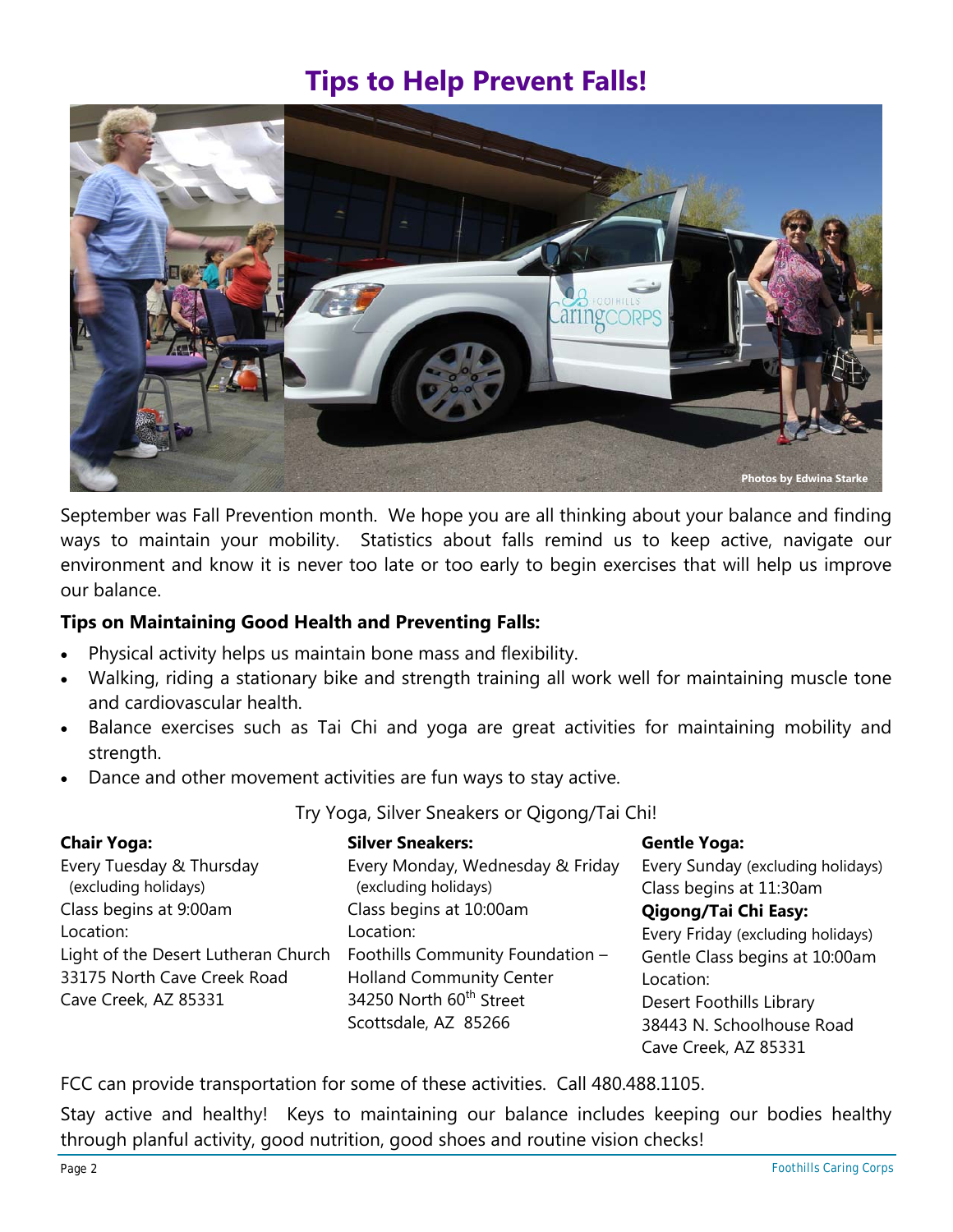

Please join us for a lovely service to begin the season of thanks.

# **Wednesday, November 23rd 6:30 p.m. Service**

Hosted by Saint Gabriel the Archangel Catholic Church 32648 N. Cave Creek Road Cave Creek, AZ 85331 480.595.0883

Offerings to Benefit the Foothills Caring Corps

**\* \* \* \* \* \* \* \* \***

#### **We need your baking help!**



Volunteers needed to bake homemade cookies, bars and breads for the Thanksgiving Eve Service. If you could bake and bring 3 to 4 dozen cookies, bars or breads, please RSVP to Poppy at 480.488.1105 or

Poppyp@foothillscaringcorps.com



Our seven vans have now been outfitted with fire extinguishers which will make it safe for our passengers, drivers and Neighbors who take the vans out for shopping, medical and social and recreational trips.

Thank you Karsten's Ace Hardware for your donation of seven fire extinguishers! Thanks for keeping us safe.



**Medicare Fall Open Enrollment October 15, 2016 to December 7, 2016** 

This is the time of year when people with Medicare can make unrestricted changes to their coverage options.

Reevaluate Medicare Coverage - Add or Change:

- Drug Coverage
- Health Plan

Make Sure:

- Medications are still covered
- You're not paying more
- Providers still in network

Insurance companies can make changes to:

- Monthly Premiums
- **Deductibles**
- Drug Costs
- **Networks**

For more information, please call **602.264.4357** Ask for Benefits Assistance

Sponsored by: Area Agency on Aging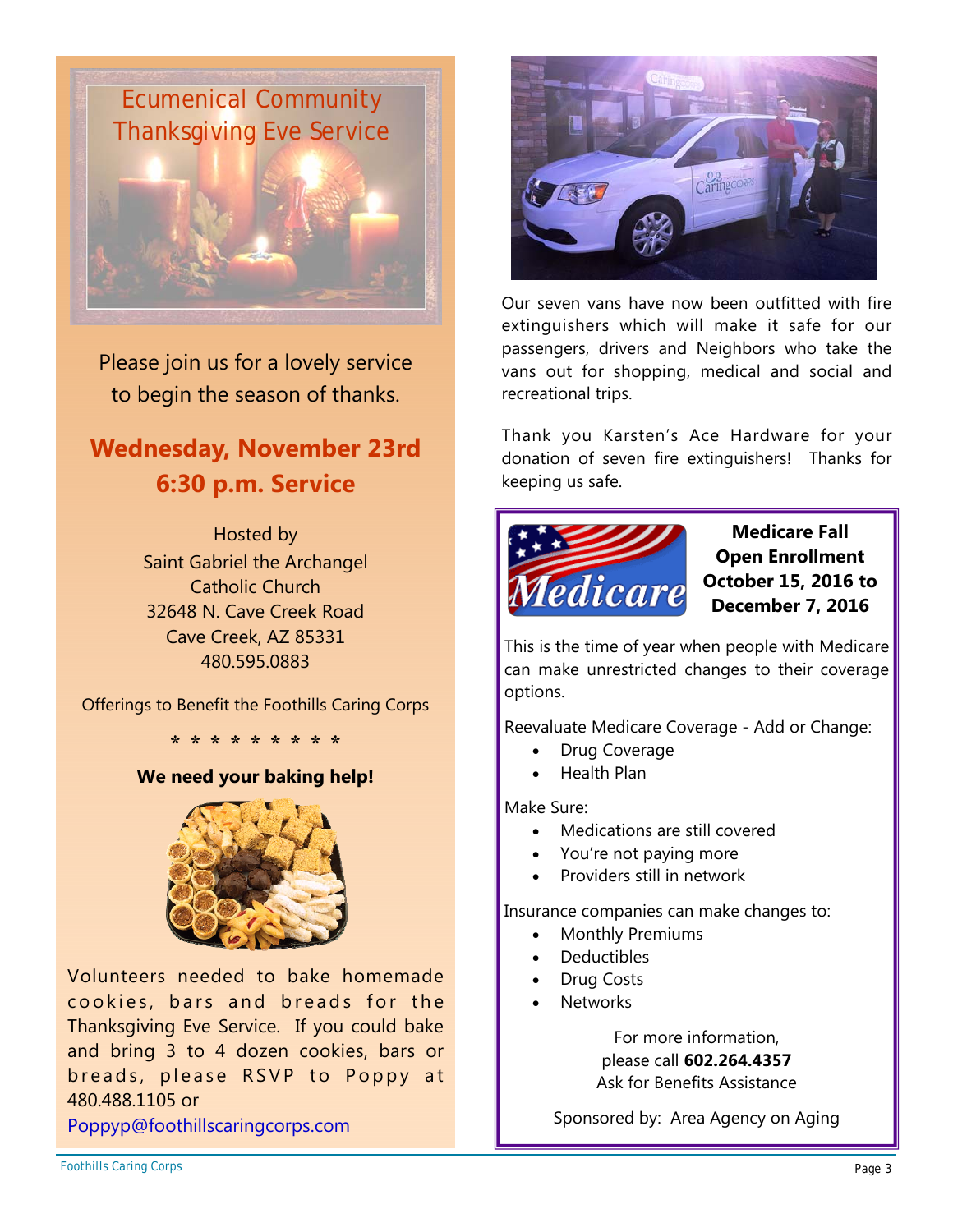## **Foothills Caring Corps Special Contributions May - September 2016**

#### **Memorials Given in Memory of:**

**Virginia Baetz** Anne Iarocci Angie Martin Arthur and Patti Gimson Chuck and Monica Zontanos **Terry Bartlett** Anonymous Donor **Claudia Civitella**  Greg and Adrienne Domingo **Lucille Domingo**  Greg and Adrienne Domingo **Abbey Eldridge**  Richard and Debra Tompeck **Alan Haugner**  David and Janet Bell Mark and Jeanne Dilly Jill Ford Joe and Loraine Gilbreath Arthur and Patti Gimson Robert and Anne Hilton Gerald and Jolene Huffman Anne Iarocci Blaine Keith Karen Kelly Kiwanis Club of Carefree

 Jerry and Laurie Lowe Angie Martin Lloyd and Donna Meyer Jerry and Suzanne Olson Leo and Judy Reardon William and Beverly Rockford George and Mary Schmid Rodney and Roselyn Skillman Phillip and Jackie Keene-Smith Thomas and Kathleen Turner Dan and Debbie Wainwright Chuck and Monica Zontanos **Nelson Heinrichs**  Edward and Maureen Dobrow **Mimi Hill** Theresa Burke Sandy Busalacchi **Jerry Hickey**  Patricia Mattingly **Paul Kelly**  Anne Iarocci **Bill Lennon**  Phil and Marian Abramowitz **Joanne Moeller**  Edward and Maureen Dobrow **Robert Penick** 

**Roberta Pike** 

 Marlene Facher Howard, Melanie and Samantha Kook Edmund Negra Janice Schoem and Ed Negra Florence Schoem Chuck and Monica Zontanos **Stephen Sanders**  Martha Knapp **David Schwan**  Paul Dale and Sylvia Piceno Arthur and Patti Gimson Gerald and Barbara Graunke Ralph and Faith Pipp **Paul Sims**  Keeley Callaway **Ken Wagner**  Suzanne Wagner **Zander**  Florence Zlamany **Tributes in Honor of: Amy Schenkman**  Sylvia Dultz

**Dick Segil**  Paul and Marilou Birkeland Shelby and Sybil Yastrow

# **Arizona Charitable Tax Credit Amended in** *May 2016*

Donna Penick

#### **Arizona Taxpayers**

Foothills Caring Corps is certified as a Qualifying Charitable Organization through the Arizona Charitable Tax Credit, SB 1216. If you are an Arizona taxpayer, your donation to Foothills Caring Corps will allow you to claim the AZ Charitable Tax Credit.

## **New Limit and Extended Date Eligibility and Information**

. . . . . . . . . . .

- Your contribution allows you to receive a dollarfor-dollar tax credit **(\$800 for a married couple, \$400 for single taxpayers)** against any income tax calculated on your Arizona Individual Income Tax Return.
- It is **not** necessary to itemize deductions on your AZ tax return.
- The Charitable Tax Credit can be claimed **in addition** to the school tax credits.
- Donate to Foothills Caring Corps by **April 15,**  2017 to qualify for a State Tax credit on your 2016 taxes.

#### **How to Donate**

- Mail: Foothills Caring Corps PO Box 831, Carefree, AZ 85377
- Phone: 480.488.1105
- PayPal online at www.FoothillsCaringCorps.com

To learn more visit www.FoothillsCaringCorps.com or www.azdor.gov/TaxCredits.aspx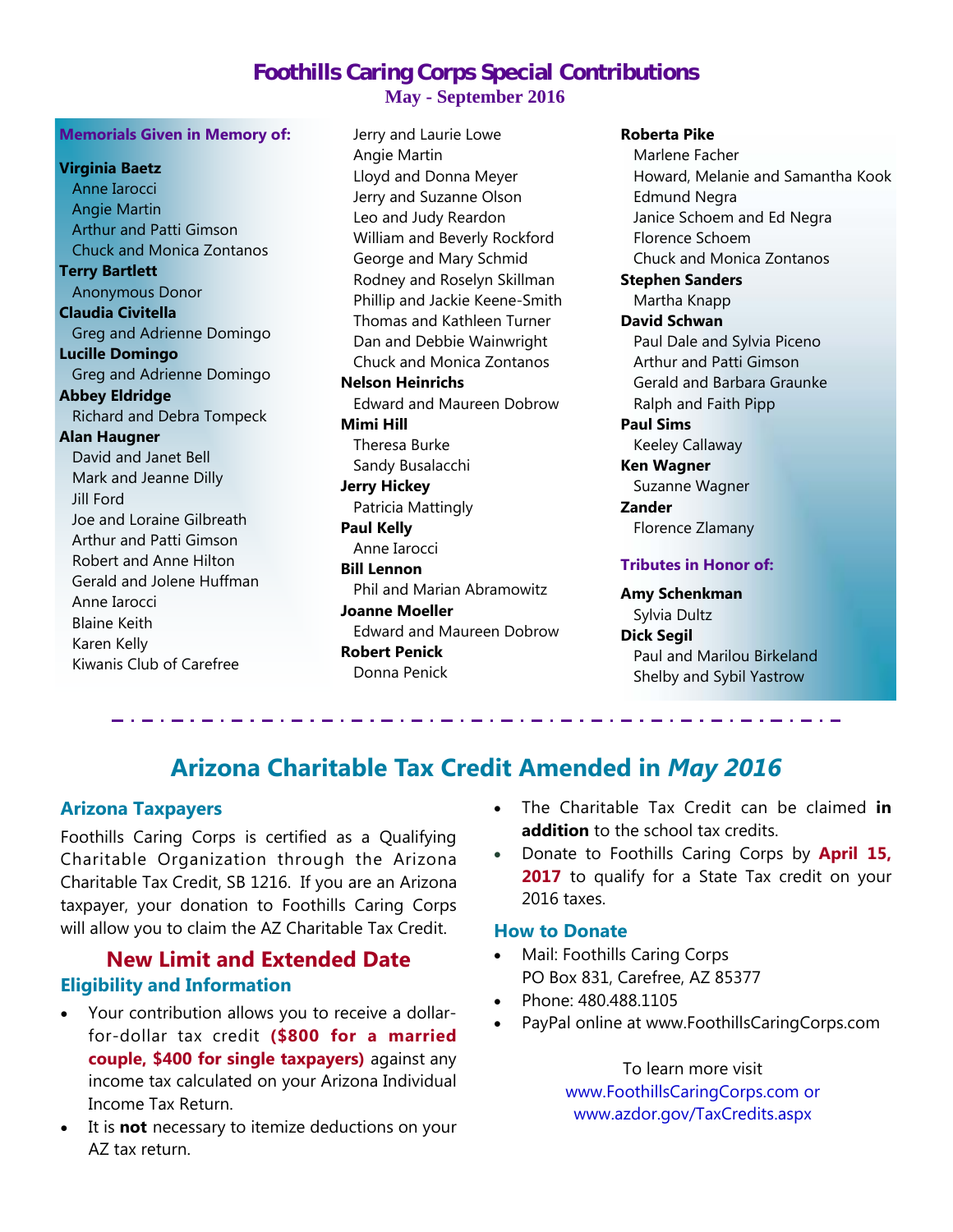

# **TICKETS "FORE" CHARITY**

Enjoy the Charles Schwab Cup Championship and help Foothills Caring Corps at the same time

> FCC has 30 tickets for this event at Desert Mountain Club (Cochise)

## **NOVEMBER 7 – 13, 2016**

## **100%** of the net proceeds go to FCC!

It's easy… for \$30.00 you'll receive a Grounds Ticket - good for **any** day of the tournament. Purchase tickets at the FCC office (480.488.1105).



Both ladies look forward to more Van Trips.

# **Make My Day!**

Every day FCC staff and volunteers hear stories on how Neighbor's days were made more joyful. We'd like to share those stories with you. We want to bring that joy into your life. Thank you for making life more joyful for the Neighbors, volunteers and staff of Foothills Caring Corps.

Cecelia called to say what a wonderful time she had at Bingo. She has met new friends, including Driver, George and Assistant, Daniel. "George and Daniel were so nice. They sat next to us and played Bingo." This was Cecelia's first time riding the Van along with her Neighbor, Robyn.

Martin and Angela were both recovering from surgery and couldn't thank our volunteer Mobile Meals drivers enough for the wonderful hot noon meals they received. Not only was the food hot and delicious, but the friendly drivers who deliver their food make each day special.







Photos by Edwina Starke Cynthia Baloh Photography